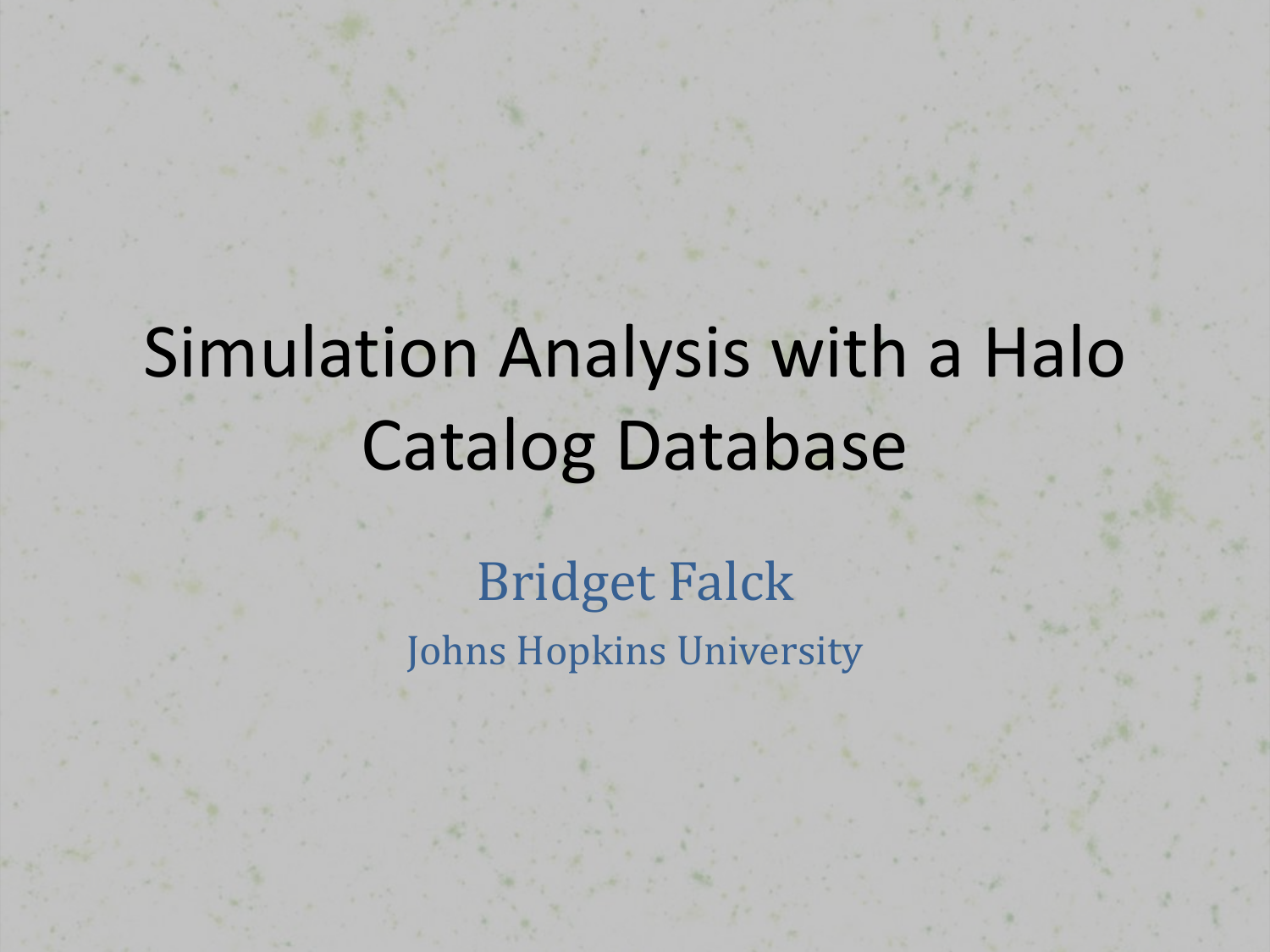# **Outline**

- Motivation
- Halos and photometry
- DB set-up
- Luminosity, Mass, and Correlation function examples
- Mock galaxy catalog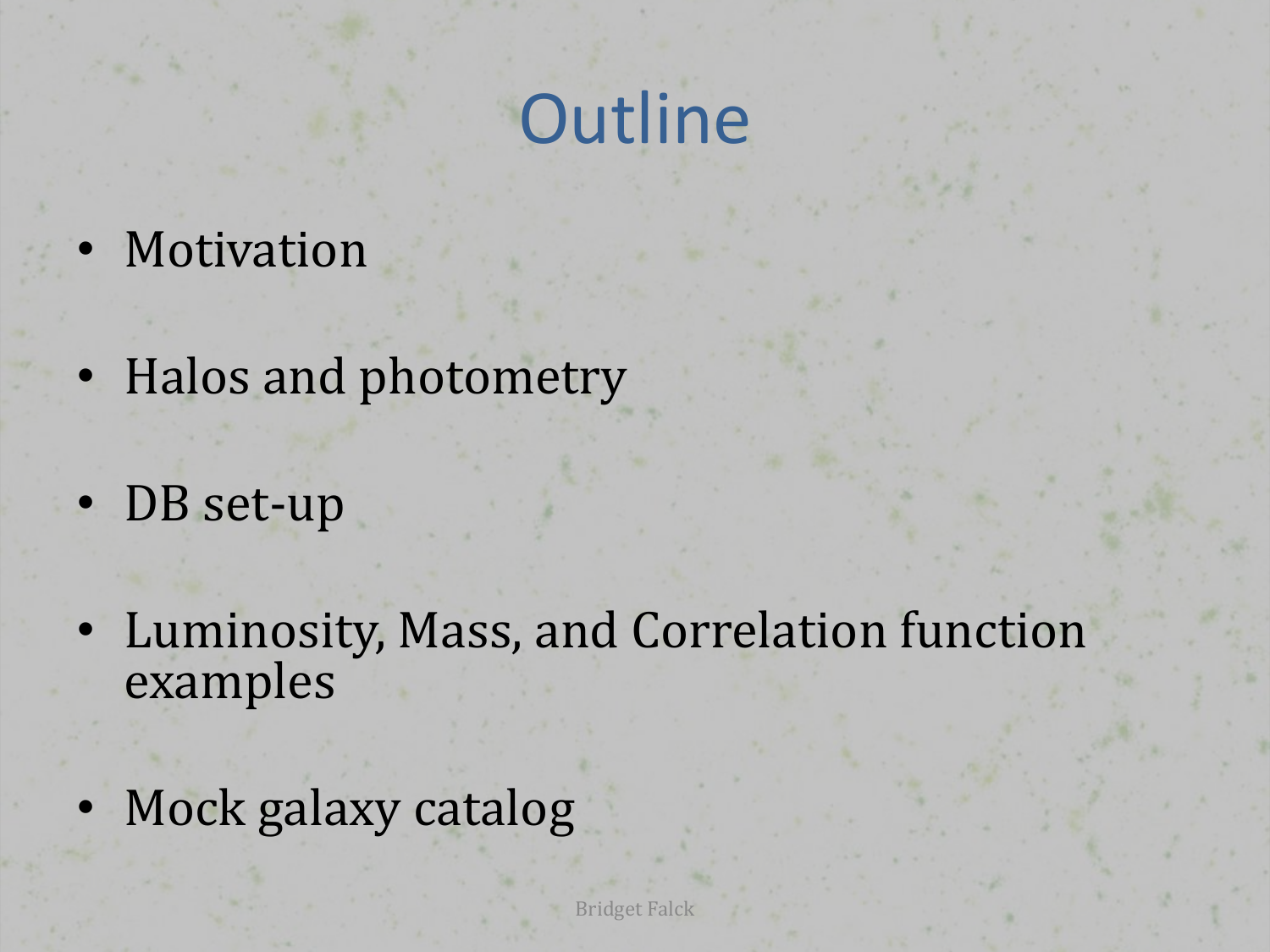# Motivation

- My next project: put a high-resolution cosmological nbody simulation into a database as it is running
	- The simulations will be 500 random instances of the same initial cosmology with the goal of beating down cosmic variance
	- about 100TB worth of data!

As a warm-up, I decided to create a halo catalog database from the 50Mpc/h cosmological Gasoline simulations and Amiga halos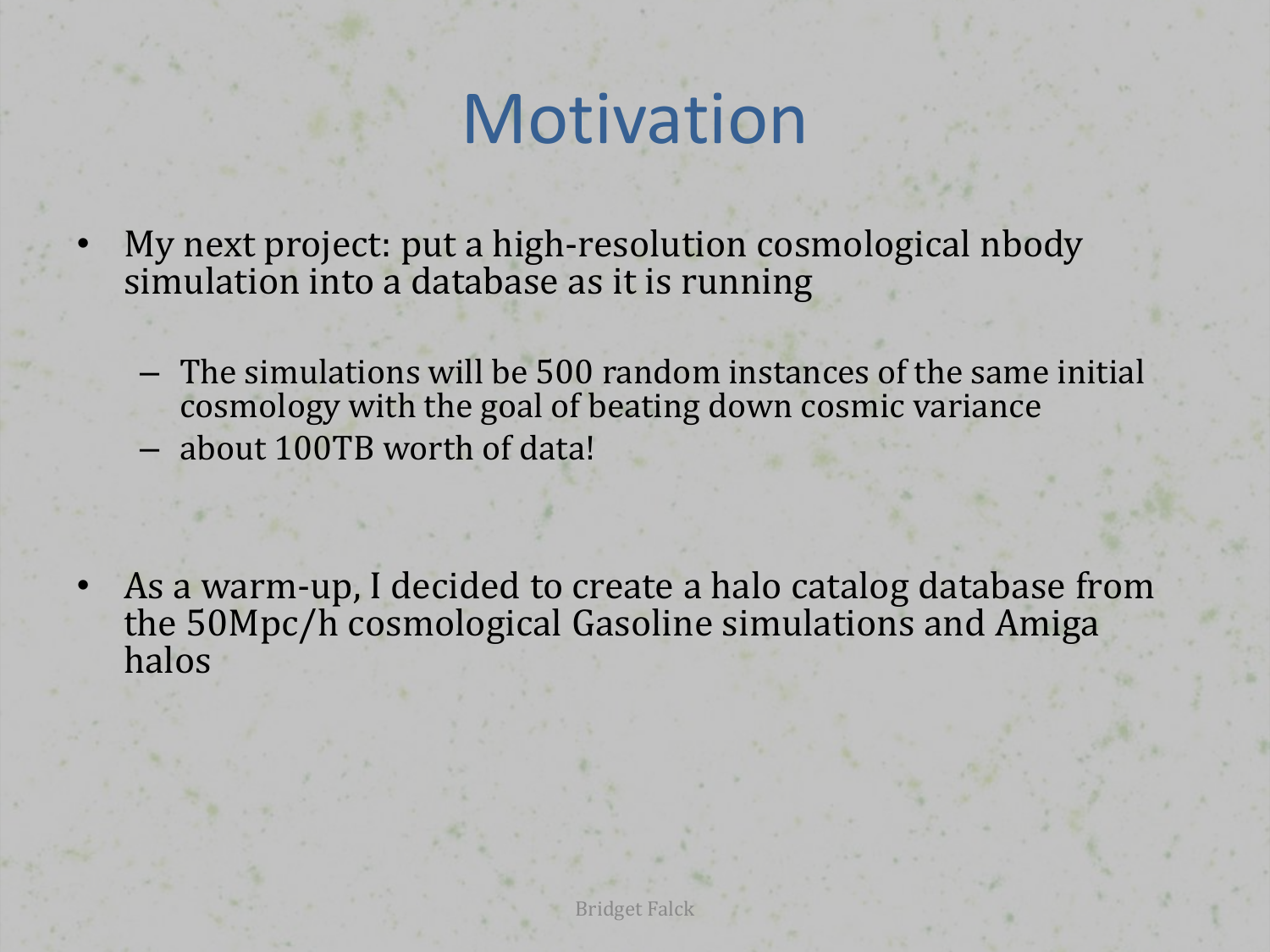## Halos and photometry

50Mpc/h cosmological Gasoline simulations with stars, gas, and dark matter at 7 redshifts (/home/hipacc;29/COSMO)

- Each snapshot has a halo catalog created with the Amiga Halo Finder (Knollmann & Knebe  $2009$ )  $\rightarrow$  x, y, z, vx, vy, vz, mass, v\_max, r\_max, r\_vir, ...
- Each halo catalog is run through get\_halo\_mags.pro, which calculates stellar magnitudes based on theoretical isochrones (home/hipacc;29/ANALYSIS/IDLMags)  $\rightarrow$  U, B, V, R, I, K, r', i', bolometric, age, Z, mass

Bridget Falck



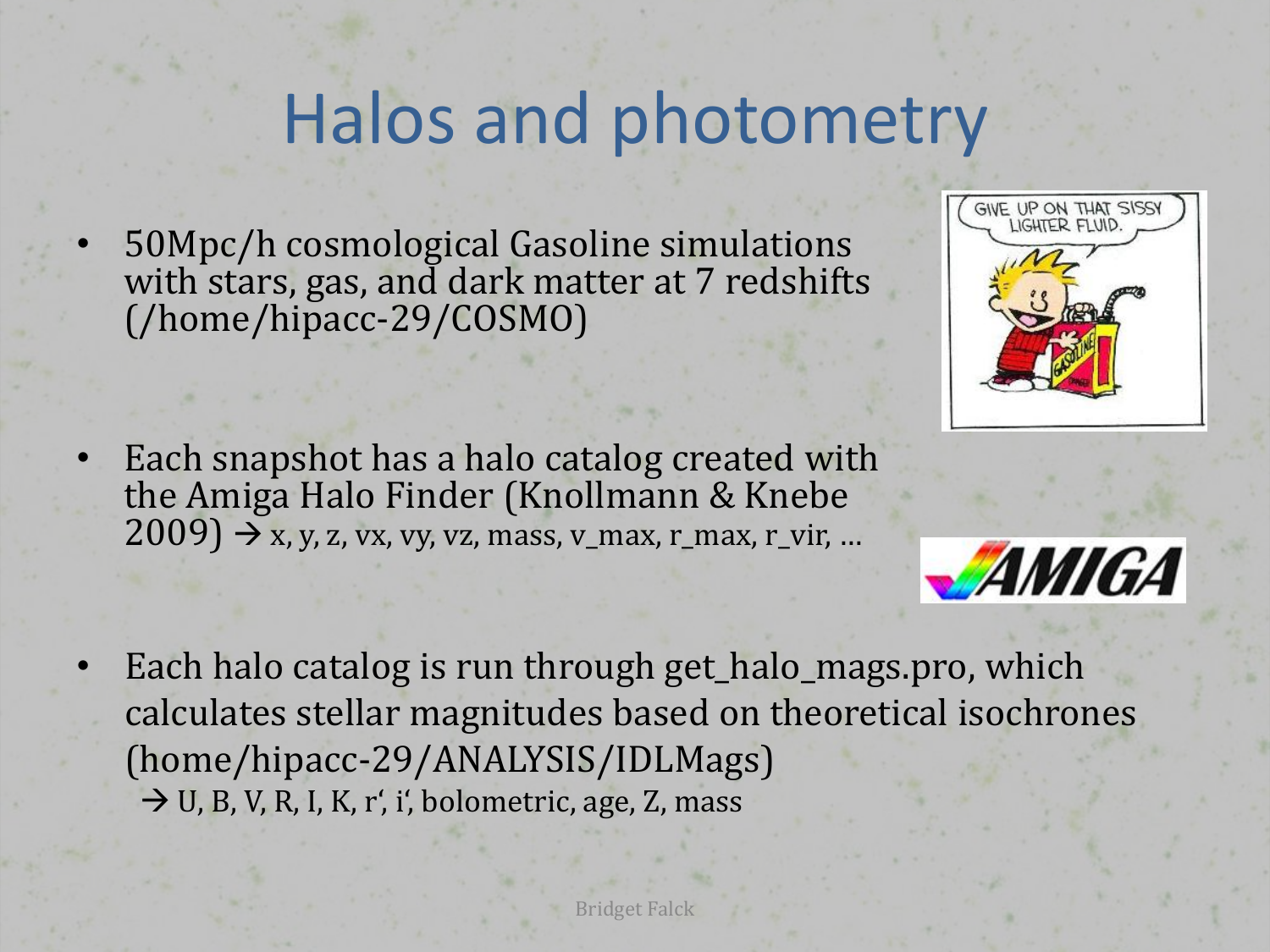### Setting up the database

- Separate files for halos and photometry at each redshift
- First define the table schema:
	- This sets up the table name and the names and types of each column
- Then load the data into the tables:
	- $-$  Many ways to load data, with Bulk Insert being convenient for ASCII files

```
create table hstat (
   hid float, ntot float, ngas float,
   nstar float, ndark float, mtot float,
   rvir float, mgas float, mstar float,
   mdark float, vmax float, rmax float,
   vdisp float, xc float, yc float, zc
   float, vxc float, vyc float, vzc
   float, satellite int, z float
)
```

```
go
```

```
create table hmags (
   grp float, mbol float, u float, b
   float, v float, r float, i float, k
   float, rprime float, iprime float,
   metallicity float, age float, mass
   float, redshift float
```
#### $)$ go

```
BULK INSERT hstat FROM<br>\\skydev\c$\Users\bfalck.SDSS\Downloa
    ds\hstat048.csv'
WITH (FIELDTERMINATOR =',',
    ROWTERMINATOR = ' | ' )[etc...]
```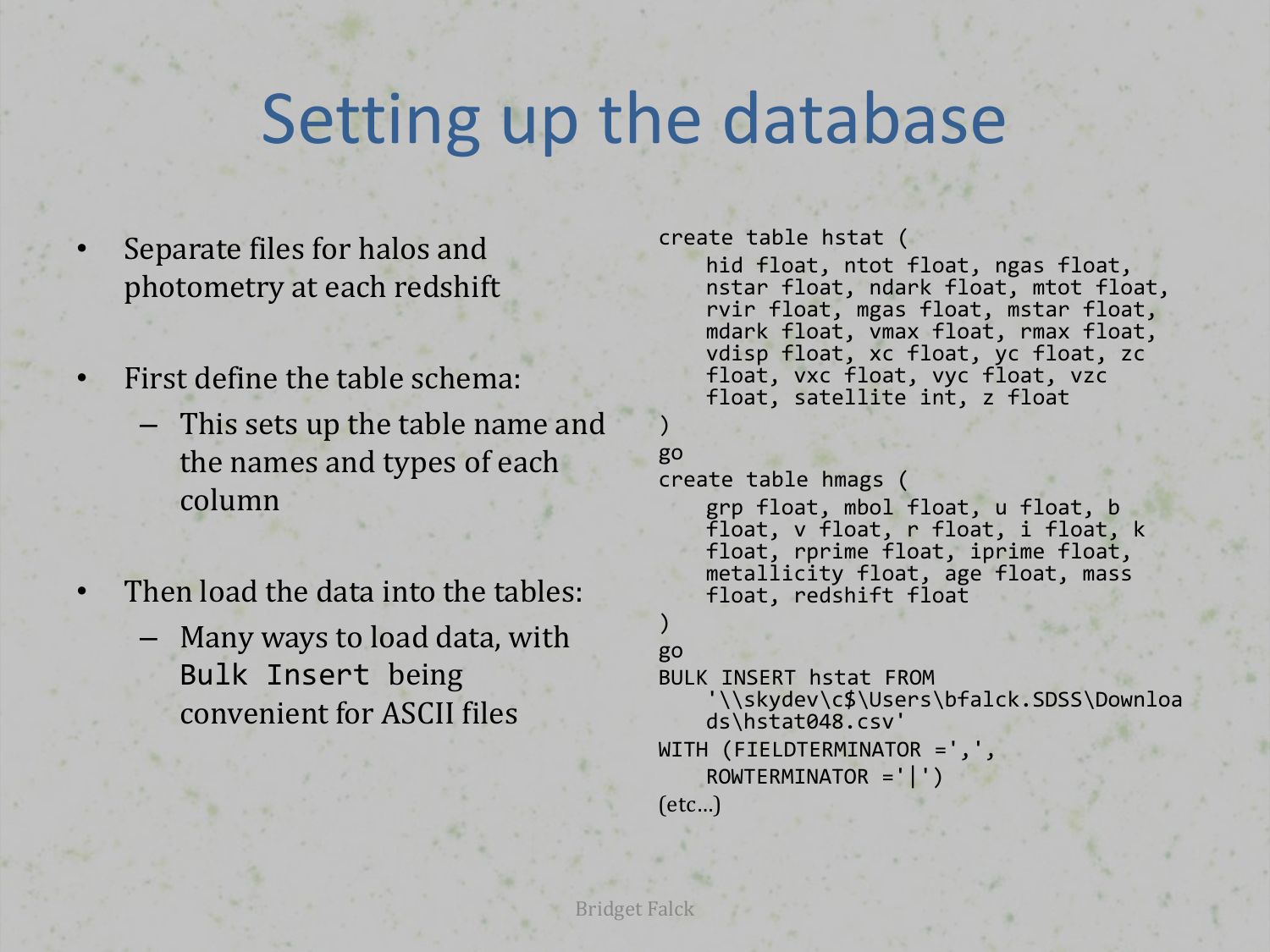## Joining and altering tables

- Join the hstat and hmags tables based on halo id and redshift:
	- $-$  s.\* picks everything from table s; leave out m.grp and m.redshift
	- Don't need to define a new schema for hcat
- Create Peano-Hilbert index:
	- $-$  Allows for fast spatial searching
	- $-$  The function dbo.fPHkey was created at JHU and added to the SDSS server



```
select s.*, m.mbol, m.u, m.v, m.b,
   m.r, m.i, m.k, m.rprime,
   m.iprime, m.metallicity, m.age,
   m.mass
into hcat
from hstat s inner join hmags m
on s.hid = m.grp and s.z =m.redshift
```
alter table hcat add phkey int

```
update hcat set phkey =
   dbo.fPHkey(8,convert(int,(xc/50)*
   256),convert(int,(yc/50)*256),con
   vert(int,(zc/50)*256))
```
go

```
create index idx_hcat_phkey on hcat
   (phkey,xc,yc,zc)
```
Bridget Falck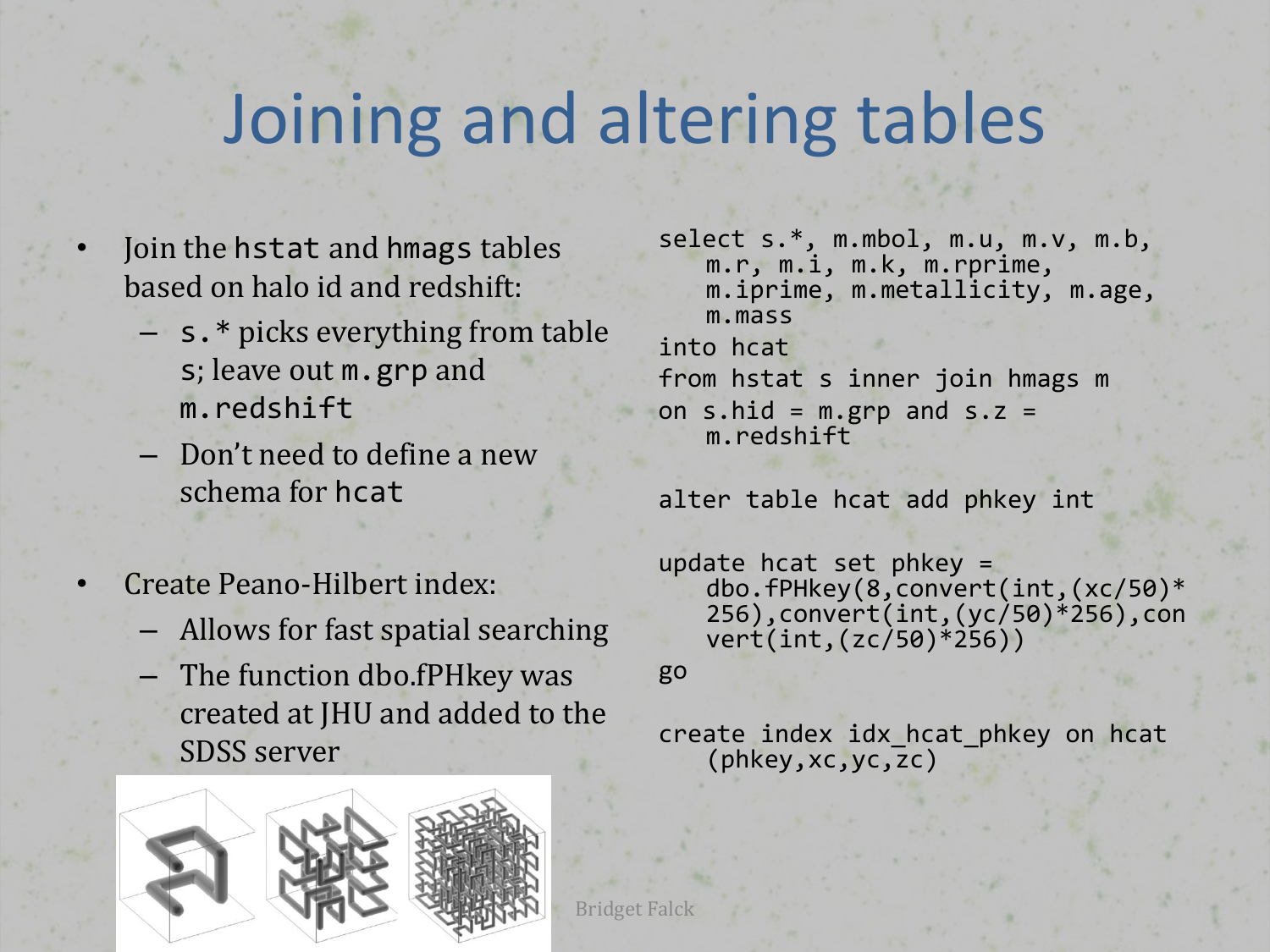#### **Luminosity Functions**

-- Histogram the magnitudes: select cast(mbol as int) mag, count $(*)$  c, z into #1f from hcat where ...... *(add what you like!)* group by  $cast(mbol as int),z$ order by 3,1 desc

-- Convert LF into cumulative sum \*: select  $a.mag$ ,  $a.c$ ,  $sum(b.c)$ as s, a.z from #lf a cross join #lf  $b$ where (b.mag  $\leq$  a.mag) and  $a.7 = h.7$ group by a.mag, a.c, a.z order by  $4,1$  desc

\*code to do this found with google after I gave up...

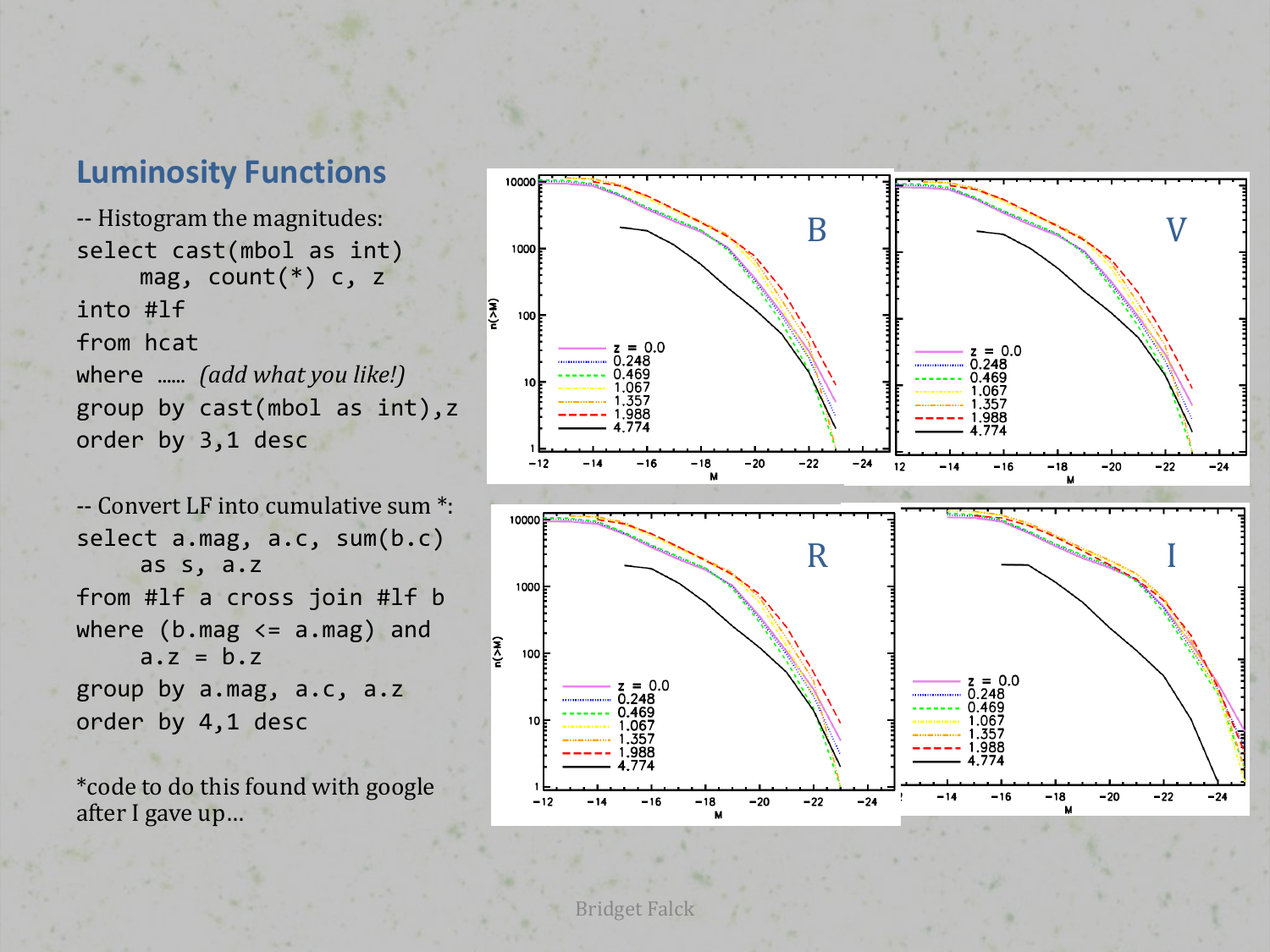#### **Mass Functions**

```
select
     cast(5*log10(mtot/1e10)%
     as int)/5. as lmass,
     count(*) c, z
into #massfn
from hcat
group by
     cast(5*log10(mtot/1e10)%
     as int)/5., z
order by 3,1select a.lmass, a.c,
     sum(b.c) as s, a.z
from #massfn a cross join
    #massfn b
where (a.\text{lmass} < = b.\text{lmass})and a.z = b.zgroup by a.lmass, a.c, a.z
order by 4,1
```
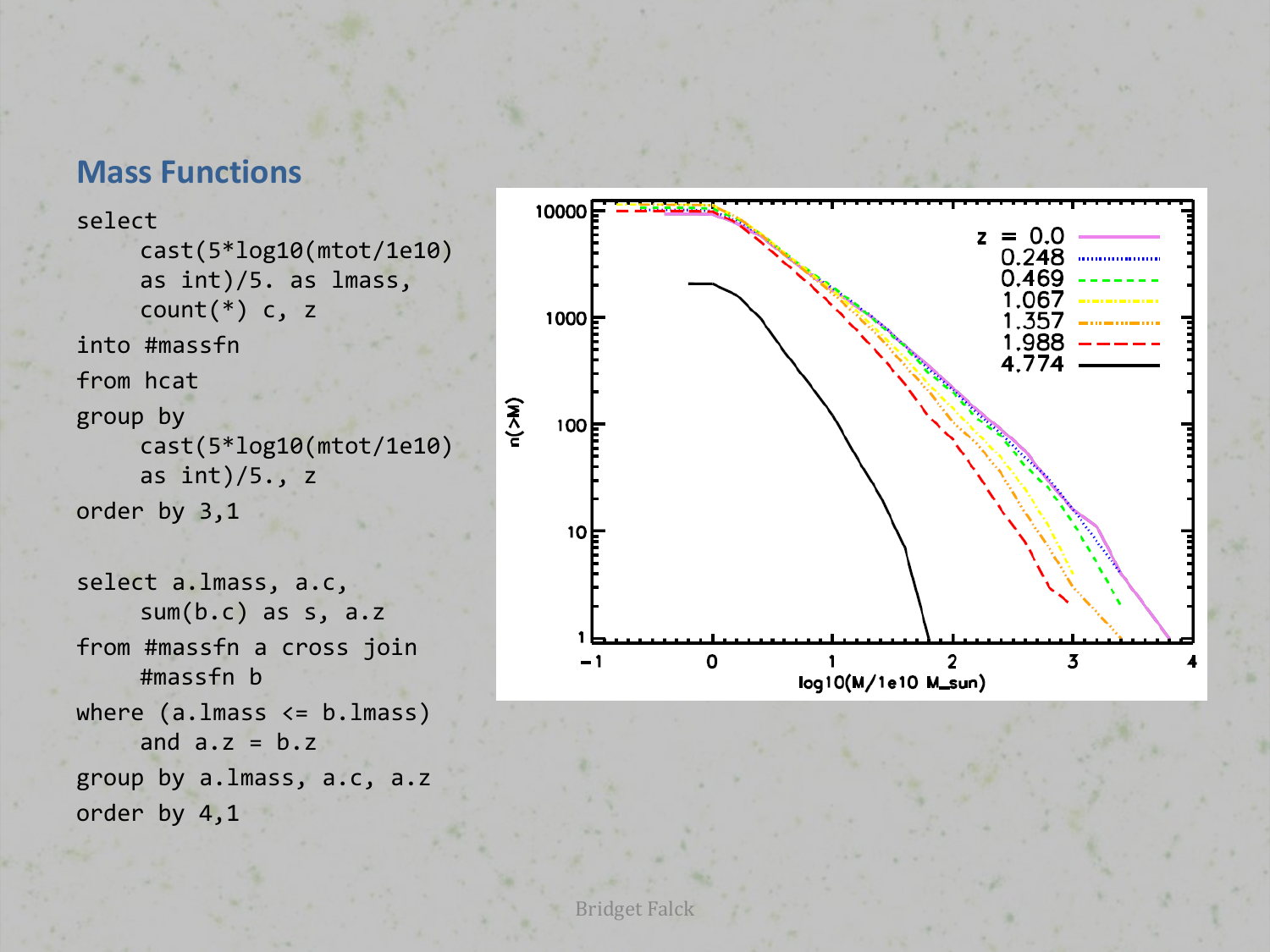### **Correlation Functions**

**Bridget Falck** 

The correlation function counts how many halos are separated by r, averaging over halos at all x:

 $\xi(r) = \langle n(x + r)n(r) \rangle_{x}$ 

First create a pairs table with the distances between halos

 $-$  My first (incorrect) attempt took only 16 minutes to create 300 million pairs! - Need to prevent duplicates  $(h2.hid > h1.hid)$  and constrain the redshift

```
select sqrt(power(h1.xc-<br>h2.xc,2)+power(h1.yc-<br>h2.yc,2)+power(h1.zc-<br>h2.zc,2)) as dist,
   h1.hid hid1, h2.hid hid2,
   h1.mtot/1e10 mass1,
   h2.mtot/1e10 mass2, h1.z z
into hpairs
from hcat h1, hcat h2
where h1.ntot > 200
   and h2.ntot > 200
   and h1. z = h2. zand h2.hid > h1.hid
```
\* It took 4 minutes 44 seconds to create this table of 110 million pairs!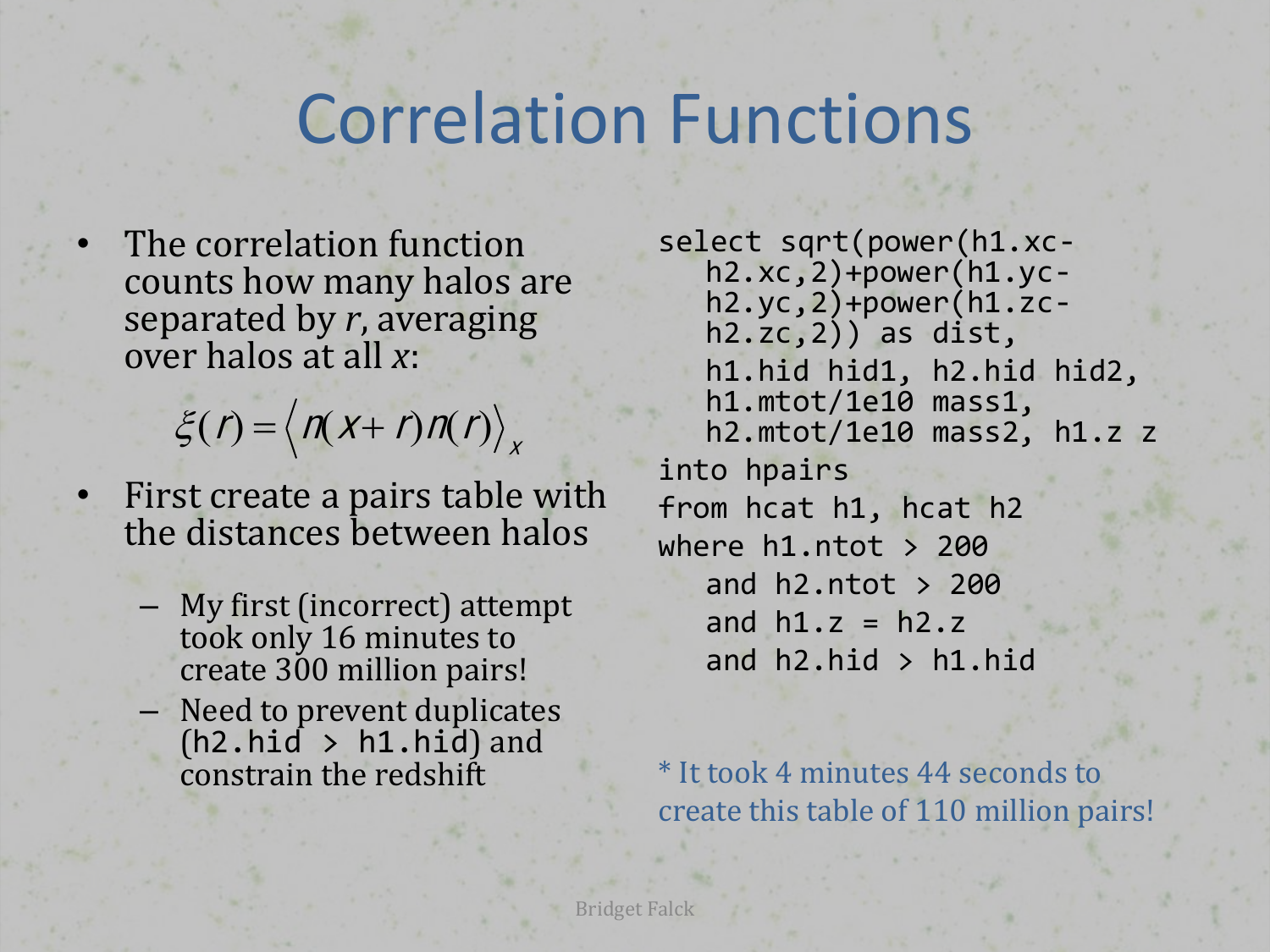#### **Correlation Functions**

-- Histogram the distances and normalize by the volume of each bin:

select cast(dist as int) as  $r$ , count(\*) / ((4\*3.14/3)\*(3\*power( cast(dist as int),2)+3\*cast(dist% as  $int)+1$ )) as  $x, z$ from hpairs group by  $cast(dist as)$ int),z order by  $3,1$ 



\* Selecting from 110 million pairs took only 33 seconds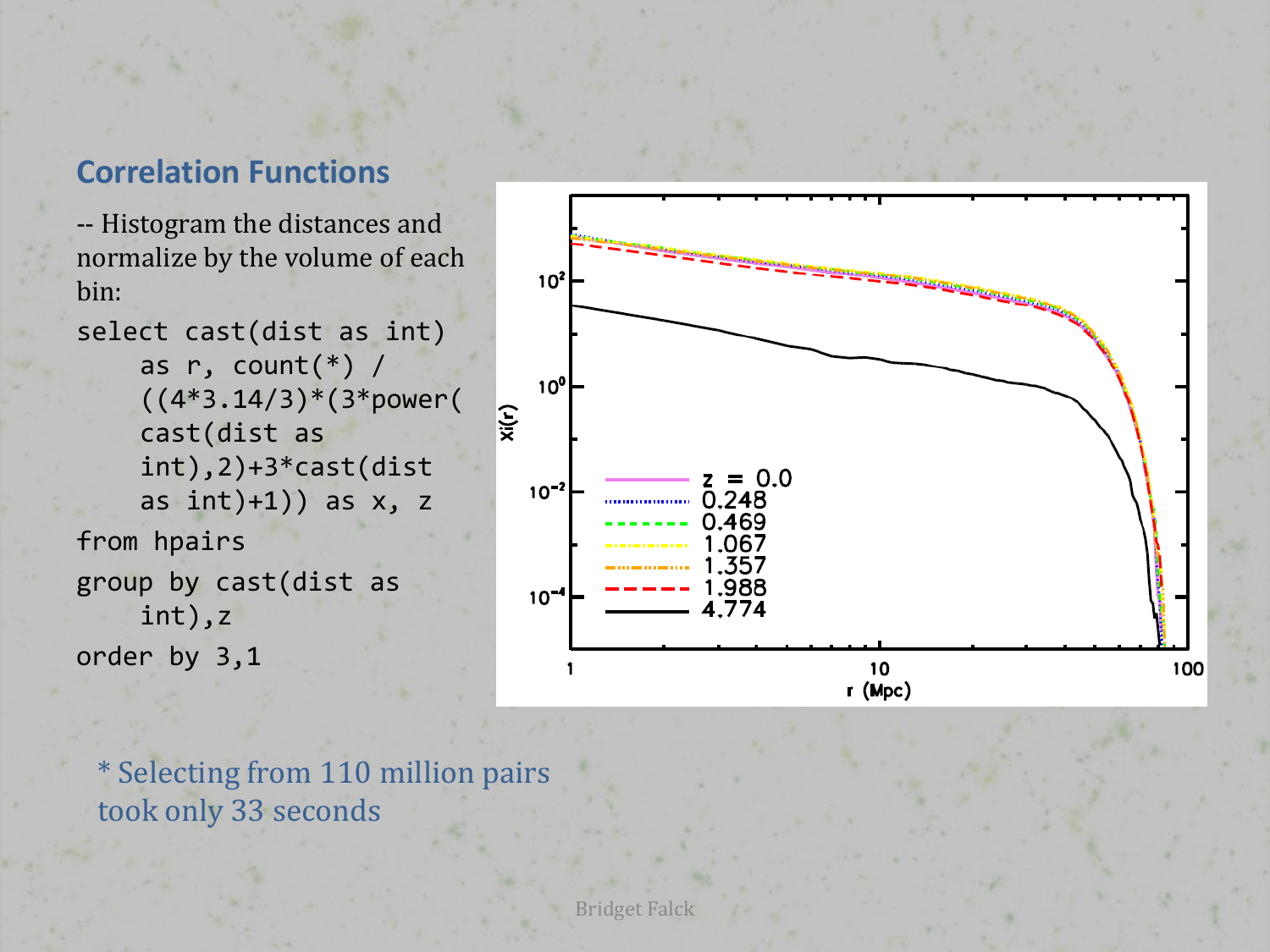### Creating a mock galaxy catalog

- Define a Simulation instance given by the box size, and a Shape3D object (Cone, Box, Sphere, or the Union or Intersection of other shapes)
	- $-$  (created at JHU by Tamás Budavári and others)
	- $-$  Contain ways to handle PBCs and Peano-Hilbert indexing
- Select only halos with z between  $700$  and  $900$  Mpc, given by a cosmological distance function (Taghizadeh-Popp 2010; dev.skyserver.org/cfunbase)

```
declare @sim Simulation
set @sim = Simulation::newInstance(8,
    (0,0,0,50,50,50)declare @qshape Shape3D
set @qshape =Shape3D::newInstance('Cone
    [10,10,10,1,2,3,0.05,900]')
select * into fsim
from dbo.fSimulationCoverShape(@sim,<br>@qshape,8)
select *,sqrt(power(xc+ShiftX-10,2) +
    power(yc+shifty-10,2) +
    power(zc+shiftz-10,2)) as d
into obs
from hcat h inner join fsim fs
on h.phkey between fs.keymin and fs.keymax
where fs.FullOnly=0and @qshape.ContainsPoint(xc+shiftx, yc+shifty, zc+shiftz) = 1
    and h.z between
    dbo.fCosmfZfromDc((700)*(1+h.z)) and
    dbo.fCosmfZfromDc(900)^*(1+h,z)
```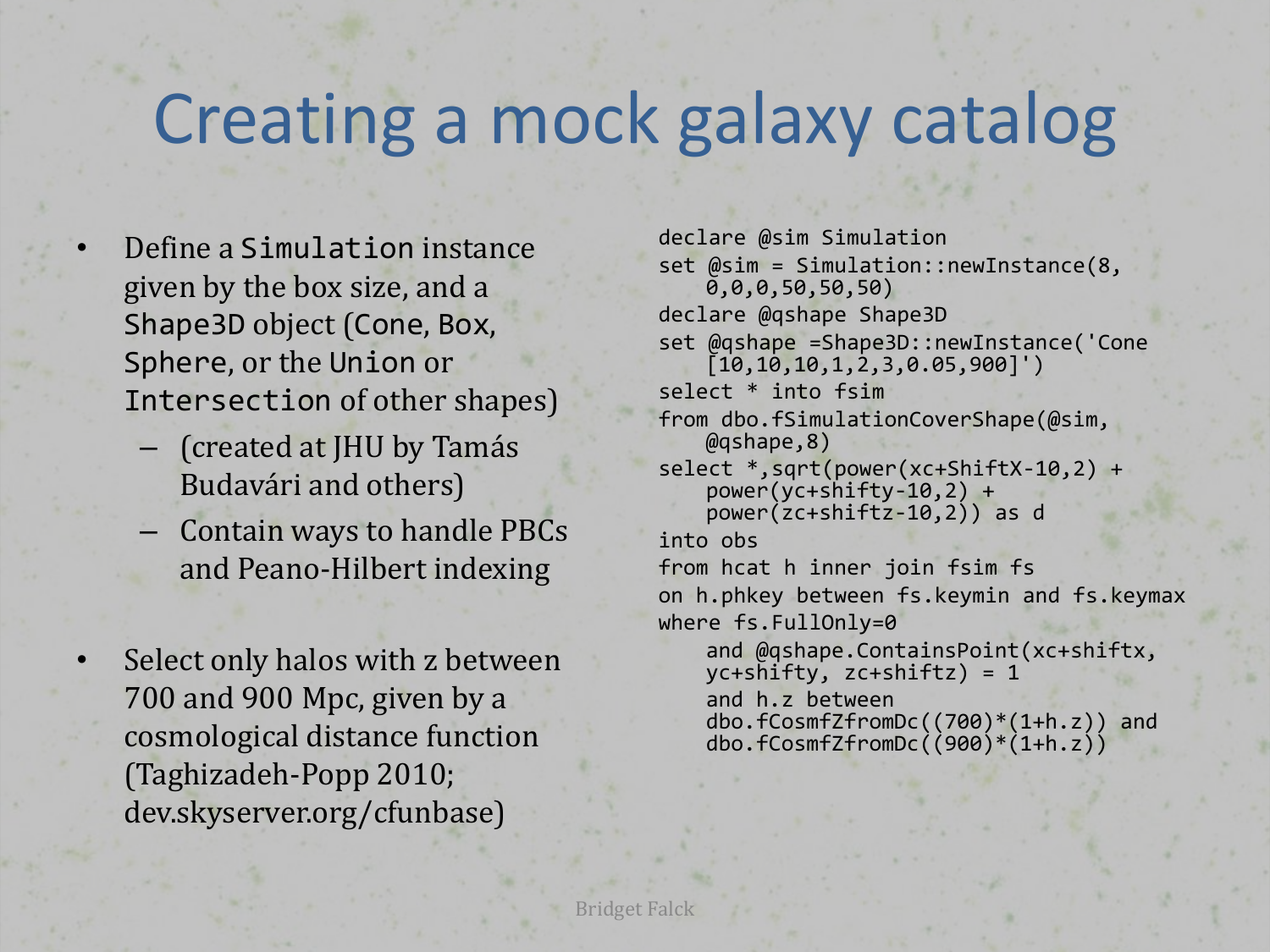### Mock Observations

Bridget Falck

```
-- Get mock redshift, RA, and Dec:
select hid, d,
   dbo.fCosmfZfromDc(d*(1+z))%
   zobs, asin((zc+shiftz-10)/d) as dec, atan((yc+shifty-10)/(xc+shifftx-10) as ra, u,
   b, v, r, (\text{etc...})into%#tmp
from obs
where d between 700 and 850
order by d
```

```
-- Get apparent magnitudes:
select hid,zobs,ra,dec,
   5.*log10(dbo.fCosmfDl(zobs))+25%
   as mu, u +5.*log10(dbo.fCosmfDl(zobs))+25%
   as magu, (etc...)
from%#tmp
```
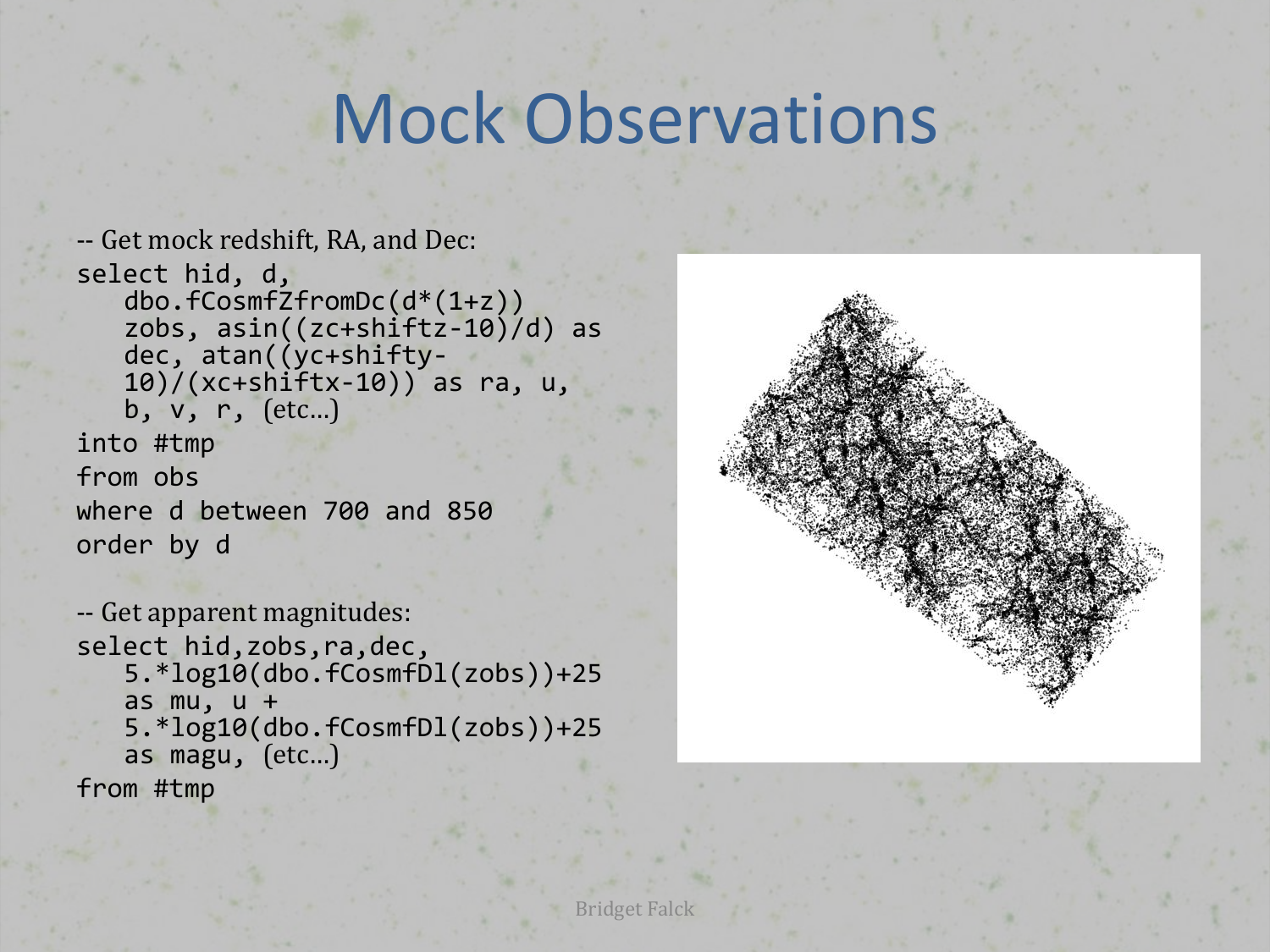### **More Correlation Functions**

```
-- Angular correlation function:
select degrees(acos(case when dist >1.0 then 1.\dot{\theta} else dist end)) rad,
   hid1, hid2, d1, d2
into #pairtmp from (
                                                  \widetilde{\mathfrak{c}}select%
   t1.xunit*t2.xunit+t1.yunit*t2.yun
   it+t1.zunit*t2.zunit dist, t1.hid
   hid1, t2.hid hid2, t1.d d1, t2.d
   d<sub>2</sub>from #postmp t1, #postmp t2
where t1.ntot > 500 and t2.ntot >
   500 and t1.d > t2.d) qselect cast(rad*30. as int) as r,
   count(*) /(3.14*(cast(rad*30. as
   int(+1)) as s
from #pairtmp
group by cast(rad*30. as int)order by 1
```